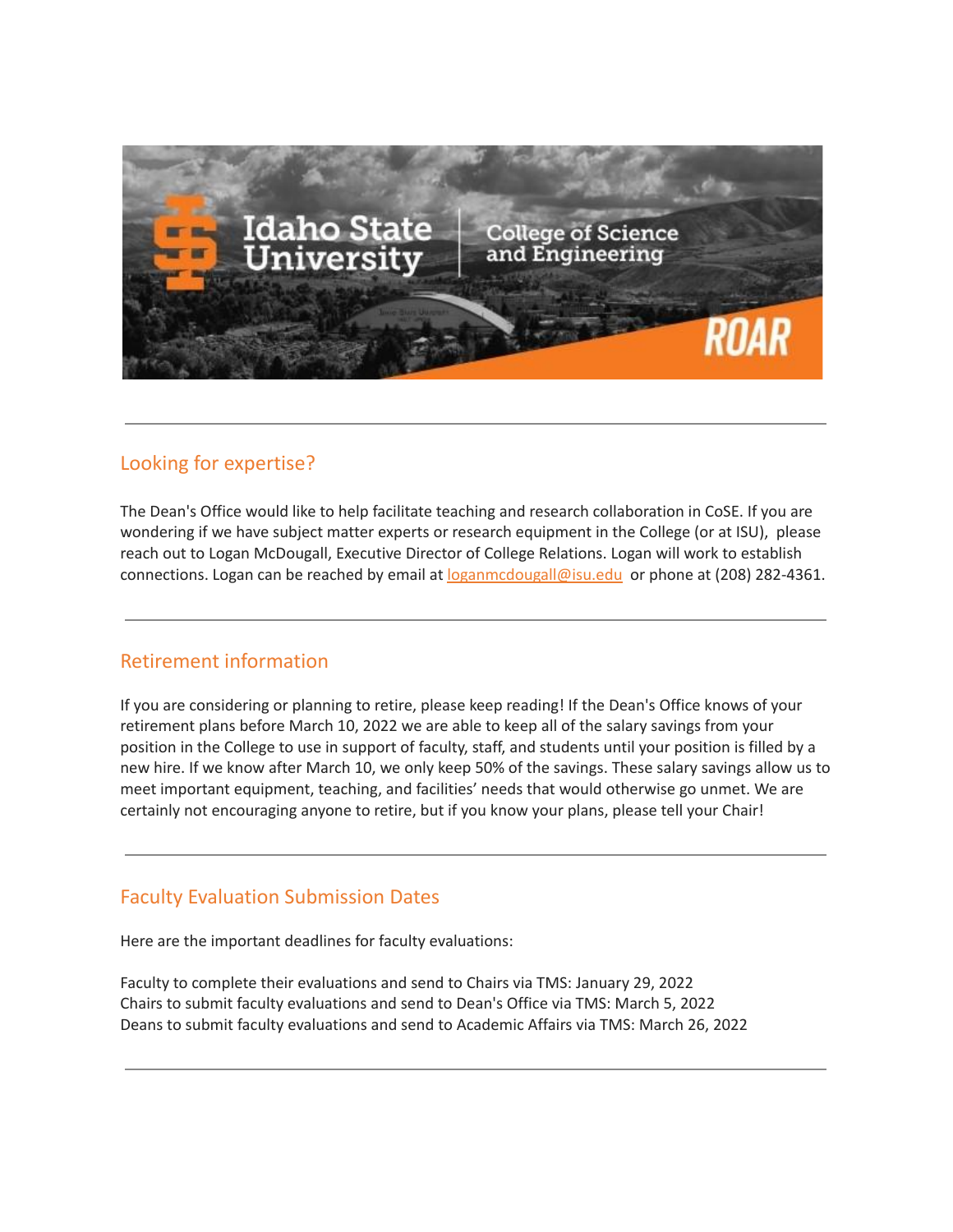#### KN95 Mask Distribution

Idaho State University has acquired a supply of KN95 masks for faculty and staff. KN95 masks can filter up to 95% of particles in the air and are made to create an airtight seal around the user's face; thus are more effective than cloth face coverings. KN95s are disposable but can be reused multiple times safely by rotating their usage.

For more information, visit [isu.edu/news/2022-spring/kn95-mask-distribution-.html.](https://www.isu.edu/news/2022-spring/kn95-mask-distribution-.html)

## Spring Semester Class Modality

Please be sure to consult with your department chair and Dean Snyder if you are considering making any modifications to your course instruction. Additionally, please communicate all changes in modality to your students as soon as possible. Students expect that their courses will be taught via the method of instruction that was listed on the course schedule. The sooner you communicate changes to students, the more time they have to modify their schedules based on the modality of their choice.

#### Idaho State University Hosts Martin Luther King, Jr. Day Events

Idaho State University will continue its tradition of honoring Martin Luther King Jr. Day with a virtual presentation and a week of service and reflection.

For more info, visit [isu.edu/news/2022-spring/idaho-state-hosts-martin-luther-king-jr-day-events.html](https://www.isu.edu/news/2022-spring/idaho-state-hosts-martin-luther-king-jr-day-events.html).

#### Distinguished Faculty Nominations Sought

Nominations are being sought for three annual awards for Idaho State University faculty members. Those recognized will be honored during a reception in April and during the 2022 Commencement exercises.

Details on how to nominate a deserving faculty member can be found at [isu.edu/news/2022-spring/distinguished-faculty-nominations-sought.html.](https://www.isu.edu/news/2022-spring/distinguished-faculty-nominations-sought.html)

## Staff Professional Development Award Applications Close January 31

The award can be used to pay registration for workshops, conferences, non-ISU classes or training, and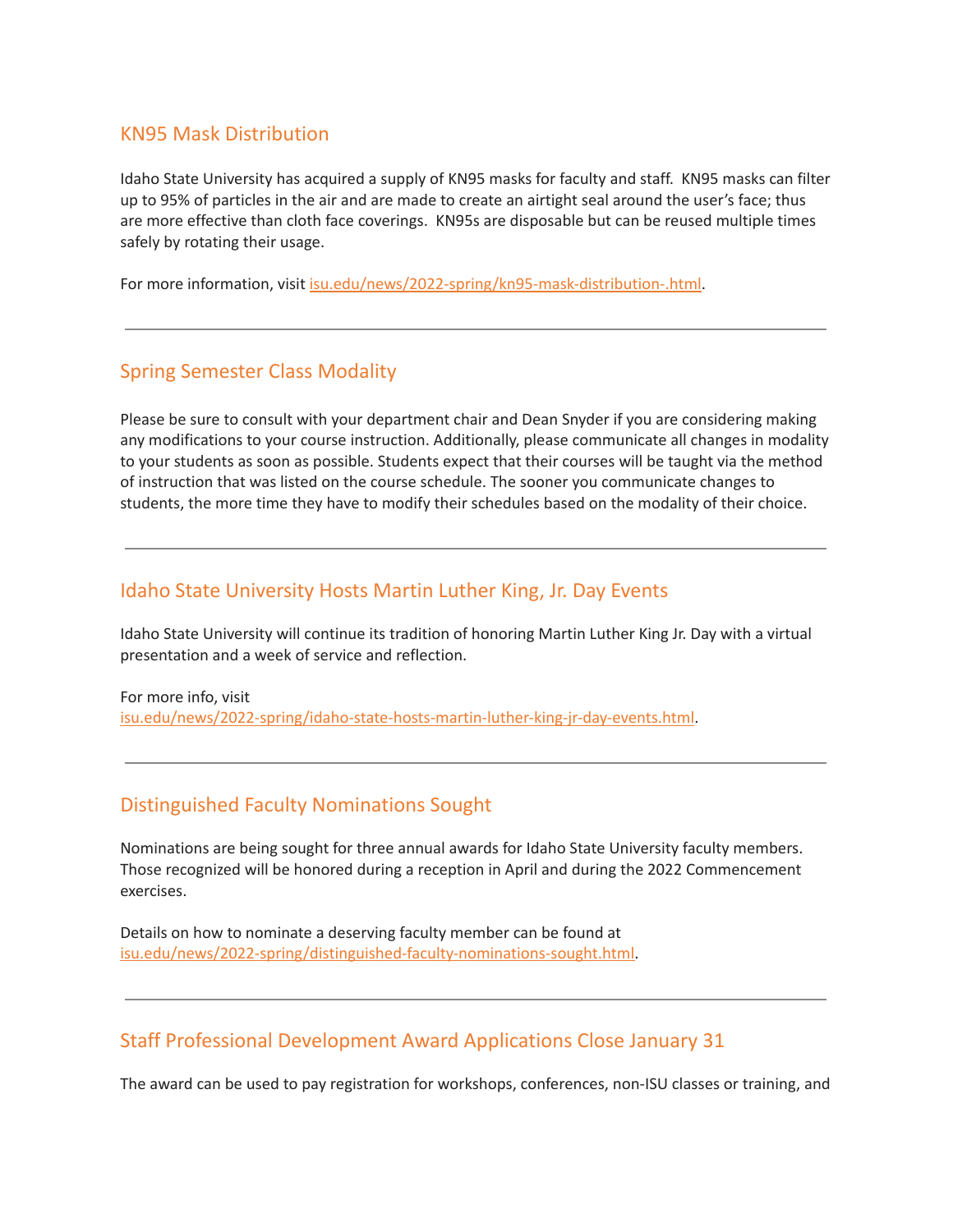travel expenses. To apply, you must be a full-time or professional ISU classified or non-classified staff member who has completed at least six months of service.

More information and the application can be found at [isu.edu/staffcouncil/professional-development/.](https://www.isu.edu/staffcouncil/professional-development/)

## Accessibility+ Toolkit Now in Moodle ISU

The Accessibility+ Toolkit has been implemented to improve inclusion, equity, and access to course materials for all students. Details are available at [isu.edu/news/2022-spring/accessibility-toolkit-now-in-moodle-isu.html.](https://www.isu.edu/news/2022-spring/accessibility-toolkit-now-in-moodle-isu.html)

#### CoSE in the News

ISU Chemistry Professor Honored with Jean'ne M. Shreeve NSF EPSCoR Research [Excellence](https://www.isu.edu/news/2022-spring/isu-chemistry-professor-honored-with-jeanne-m-shreeve-nsf-epscor-research-excellence-award.html) Award Idaho State University [Researchers](https://www.isu.edu/news/2022-spring/-idaho-state-university-researchers-awarded-over-240000-in-caes-seed-grants.html) Awarded Over \$240,000 in CAES Seed Grants Former Pocatello National Guard Armory Serves First [Responders](https://inl.gov/article/former-pocatello-national-guard-armory-serves-first-responders-again/) Again Honors Students help create R.E.A.L. STEM Website for Upper [Elementary](https://www.isu.edu/news/2022-spring/honors-students-help-create-real-stem-website-for-upper-elementary-students.html) Students

## Help Us Share Your Accomplishments!

Our College's outstanding faculty, staff, and students achieve many notable research and professional accomplishments. In addition, our departments regularly have newsworthy advancements. We want to make sure those stories are shared publicly. Here are a few ways you can provide a news tip to help get the word out.

- 1. Use this Story [Submission](https://www.isu.edu/news/story-form/) Form to send your news tip to the Office of Marketing and Communications.
- 2. Send an email to Logan McDougall ([loganmcdougall@isu.edu](mailto:loganmcdougall@isu.edu)) with a brief description of the news to be shared.
- 3. You are always welcome to create a draft story and submit it via the Story [Submission](https://www.isu.edu/news/story-form/) Form or send it to Logan. The Office of Marketing and Communications and Logan will coordinate to get the story finalized and distributed to the media outlets/platforms that best tell the story.

| Dates to Remember |                                                          |  |
|-------------------|----------------------------------------------------------|--|
| Jan. 17           | Martin Luther King Jr./Human Rights holiday (no classes) |  |
| Feb. 21           | Presidents' Day holiday (no classes)                     |  |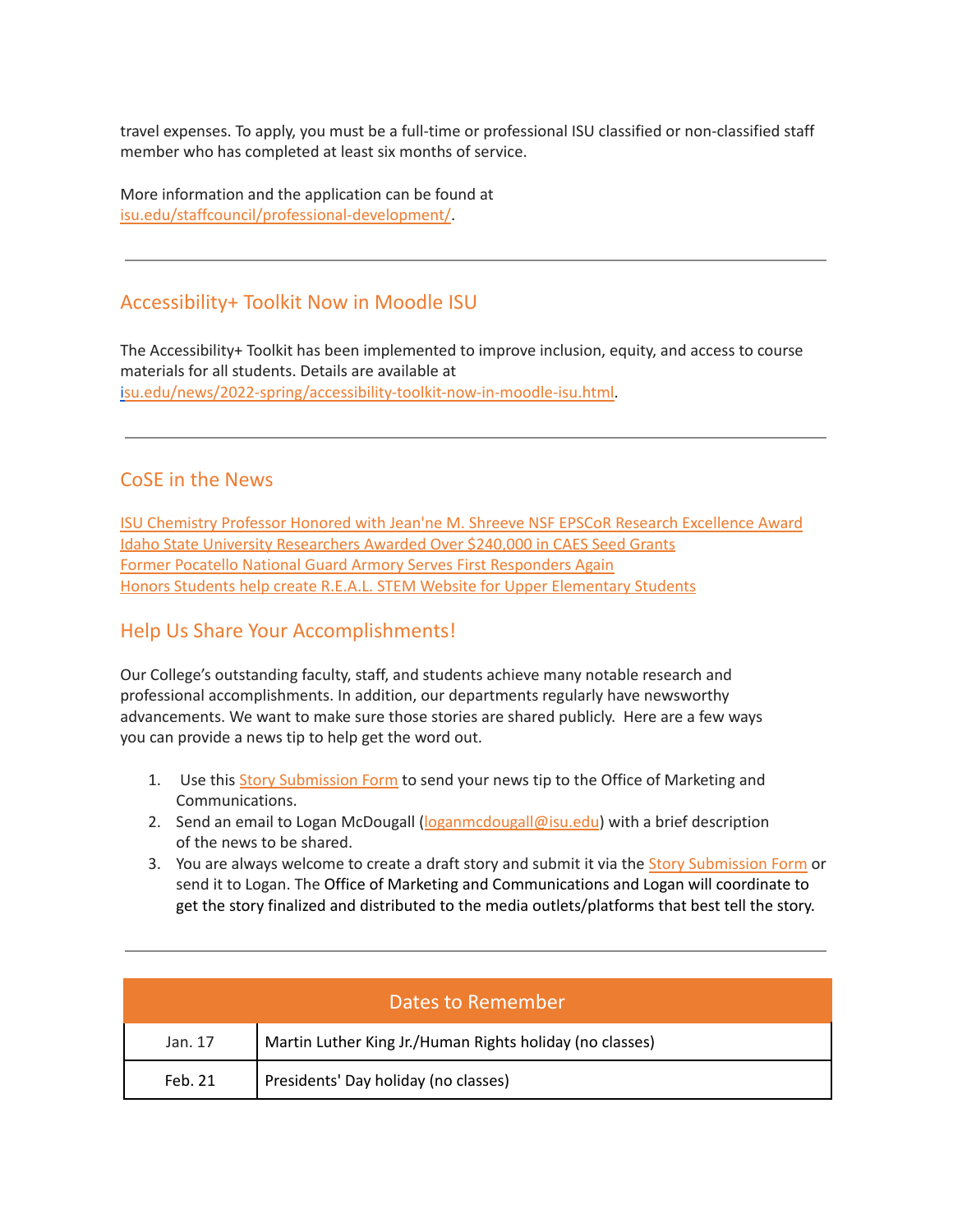| Feb. 22 | Early 8-week course grading opens             |
|---------|-----------------------------------------------|
| Feb. 28 | Mid-term week                                 |
| Mar. 7  | Late 8-week courses begin                     |
| Mar. 8  | Early 8-week course grading closes at 5:00 pm |

# Upcoming Events in the College of Science and Engineering

For a complete list of CoSE events, check out the College Event [Calendar](https://isu.edu/cse/calendar/) and click an event to get more details. Updates can also be found on [Facebook](https://www.facebook.com/IdahoStateUCoSE), [Twitter](https://twitter.com/IdahoStateUCoSE), [LinkedIn,](https://www.linkedin.com/company/idaho-state-university-college-of-science-and-engineering) and [Instagram](https://www.instagram.com/idahostateucose/). To add events to the calendar, please contact the administrative assistants in your department. The university-wide calendar of events is available [here](https://www.isu.edu/calendar/).

| Jan. 16-Jan. 22 2022 |                                                           |                                                                                                                                                                 |  |  |
|----------------------|-----------------------------------------------------------|-----------------------------------------------------------------------------------------------------------------------------------------------------------------|--|--|
|                      |                                                           |                                                                                                                                                                 |  |  |
| Department/Program   | Event                                                     | <b>Details</b>                                                                                                                                                  |  |  |
| Geosciences          | Colloquium:<br>Dr. Kurt Sundell<br>Idaho State University | Wed, January 19<br>$4 \text{pm} - 5 \text{pm}$<br><b>PS 108</b><br>Zoom link:<br>https://isu.zoom.us/j/83794277124?pwd<br>=QVVFMVByU1k1M3VsMEZTZy9NYjZmdz<br>09 |  |  |
| Biology              | <b>JEDI Presentations and Discussions</b>                 | Thu, January 20<br>4pm - 5pm<br><b>Details TBA</b>                                                                                                              |  |  |

| Jan. 23-Jan. 29 2022 |       |                |  |  |
|----------------------|-------|----------------|--|--|
|                      |       |                |  |  |
| Department/Program   | Event | <b>Details</b> |  |  |